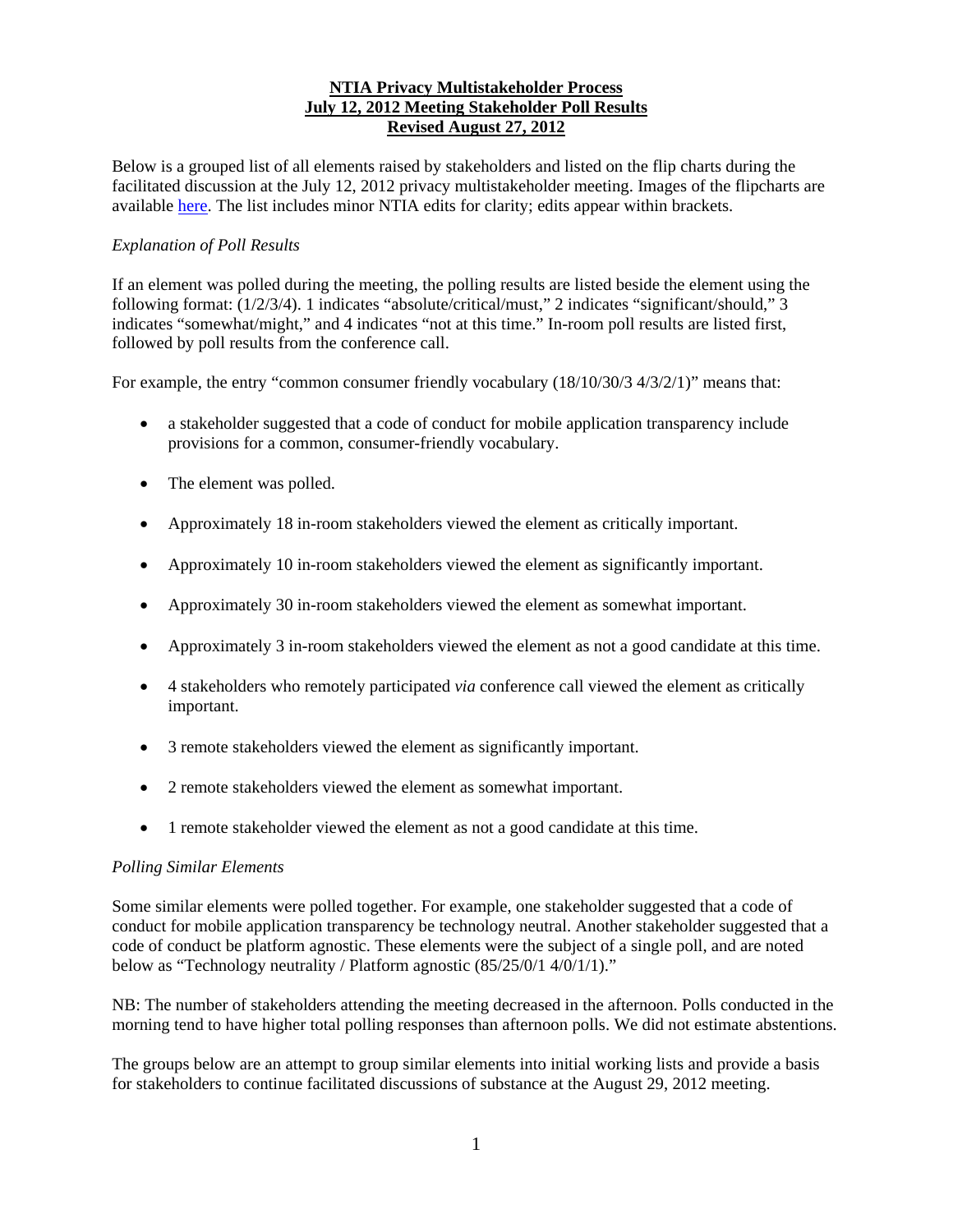Working Question: "Please identify in simple language key elements of mobile app transparency that are either already being advanced today or should be advanced?"

## *Poll Results*

Poll of Stakeholders: "Which elements might be developed first?"

| <b>How Transparency Could be Provided</b>                                               |                              |  |
|-----------------------------------------------------------------------------------------|------------------------------|--|
| Element                                                                                 | Poll                         |  |
| Just in time notification / Just in time re: location / Notice in context               | $(50/25/5/0 \quad 3/3/1/0)$  |  |
| Prioritizing key elements (not overloading consumers with too much info)                | $(30/30/15/2 \quad 1/2/5/0)$ |  |
| Clarity on who is being transparent                                                     | $(25/40/15/1 \t 6/5/0/0)$    |  |
| Machine readable disclosure (Actionable disclosure)                                     | $(10/10/20/10 \t2/1/4/1)$    |  |
| Safeguards for teens / Understandable to teens [and] kids for sites aimed at $[\ldots]$ | $(12/4/22/20 \t2/1/0/1)$     |  |
| teens and kids                                                                          |                              |  |
| Tools for data transparency                                                             | (2/3/10/30)<br>2/2/3/1       |  |
| Notice can happen outside of app                                                        | $(1/1/20/50 \quad 3/1/4/1)$  |  |
| Identify all players                                                                    |                              |  |
| Dashboard for data uses                                                                 |                              |  |
| Where info given                                                                        |                              |  |
| Prior to install notice                                                                 |                              |  |
| Preload / Install / Real time                                                           |                              |  |
| Placement                                                                               |                              |  |
| Device appropriate                                                                      |                              |  |
| Independent verification (of consumer understanding)                                    |                              |  |
| Transparency to policymakers / Transparency to advocates                                |                              |  |

| <b>Language that Could Provide Transparency</b>       |                              |
|-------------------------------------------------------|------------------------------|
| Element                                               | Poll                         |
| Functional description of data use                    | $(100/15/0/0 \t 5/3/0/0)$    |
| Size of privacy policy / simple language answers      | $(80/15/5/1 \quad 3/3/0/1)$  |
| Common consumer friendly vocabulary                   | $(18/10/30/3 \quad 4/3/2/1)$ |
| Consistency across apps                               | $(15/20/25/7 \t5/2/2/0)$     |
| Short script / Iconography / Icons                    | $(20/30/10/5 \t1/4/1/1)$     |
| Need specificity                                      | $(10/3/4/50 \t 0/1/3/1)$     |
| App must have privacy policy                          |                              |
| Understandable to all                                 |                              |
| Standardized definitions established                  |                              |
| Standardized definitions of mobile permissions + APIs |                              |
| Standardization                                       |                              |
| Not too granular - Seek broad based principles        |                              |
| Concise                                               |                              |